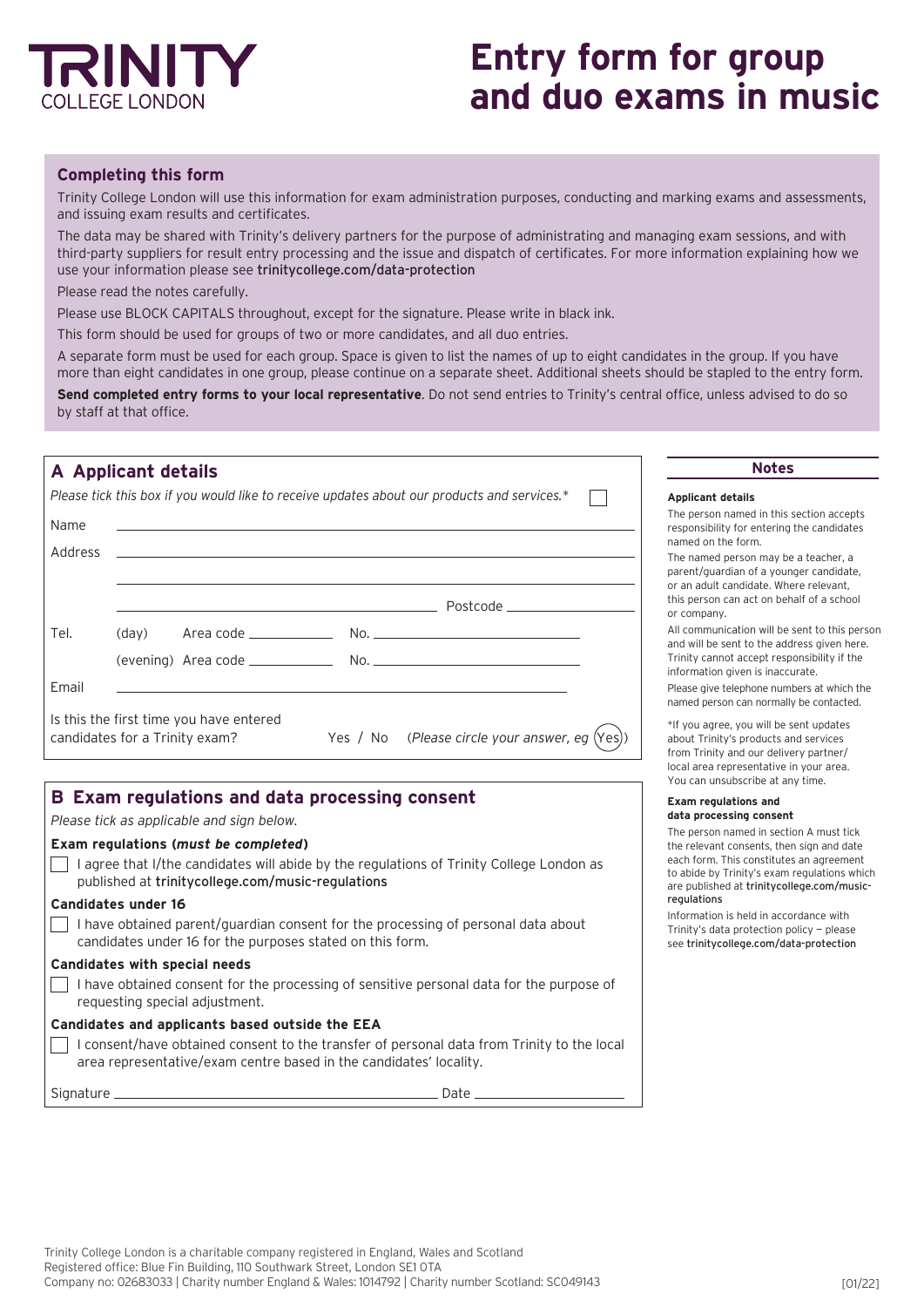# **C About the exam**

*For exam dates please contact your local representative, or for UK entries go to [trinitycollege.com/music-entry](http://trinitycollege.com/music-entry)*

Centre name

Month of exam Year

Give dates or times when the candidates are **not** available:

# **D Group details**

| Group name $\Box$ |  |  |  |  |  | $\sim$ $\sim$ $\sim$ |  |  |  |  |  |                             |  |
|-------------------|--|--|--|--|--|----------------------|--|--|--|--|--|-----------------------------|--|
| Subject L         |  |  |  |  |  |                      |  |  |  |  |  | $\mathsf{F}$ ee type $\Box$ |  |

# **E Name of school**

*Complete this section if you want the name of the school on certificates.*

School

# **F Candidates with special needs**

Number of special needs provision requests

*Please complete a special needs provision form for each candidate this applies for. The form can be downloaded from [trinitycollege.com/music-csn](http://trinitycollege.com/music-csn) or can be obtained from your local Trinity representative.*

*The special needs provision form and appropriate supporting documentation (if required), must accompany the entry.* 

*Please ensure the special needs box is ticked against each provision needed (see section H).* 

# **G Total fees**

Payment of enclosed for total fees.

*A receipt will be issued only if your name is entered in the* **RECEIPT** *section at the bottom of the page and a stamped addressed envelope is enclosed with your entry.*

# **Grade/level codes**

# FC Foundation Certificate

- IC Intermediate Certificate AC Advanced Certificate
- FCC Foundation Choral Certificate
- ICC Intermediate Choral Certificate
- ACC Advanced Choral Certificate

## **Subject codes**

ENS Ensemble PSH Piano Six Hands PDT Piano Duet

There is no separate subject code for Choral Assessment.

# **Notes**

## **About the exam**

Please indicate your **preferred** venue for exams.

Give the month and year of the exam session for which you are entering.

Please write here any dates or times during the relevant session at which candidates are **not** available for exam.

Details of your local representative can be found at [trinitycollege.com/worldwide](http://trinitycollege.com/worldwide)

**Representatives will do their best to meet requests to avoid specific dates, but this cannot be guaranteed.** 

#### **Group details**

Write in the name given to the group. Please try to make sure that this name easily identifies the group and is unique ('Group 2' is not a good name).

Write in the subject as it appears in the relevant syllabus (eg Advanced Certificate (Ensemble)).

Write in the level for the exam — see table below.

Write in the subject code for the exam —

see table below.

Show the fee for the exam, and indicate the type of fee:

F Full fee

H Half-fee re-entry (this must be accompanied by a valid re-entry permit)

L Late-entry fee (see late-entry procedure at [trinitycollege.com/music-regulations](http://trinitycollege.com/music-regulations))

#### **Name of school**

Give the name of the candidates' school, if required on certificates.

#### **Candidates with special needs**

Please indicate the number of candidates with special needs. Please be aware that no concession can be made in the marking of the exam.

If the candidate is under 16 years of age, the special needs provision form must be signed by a parent/guardian of the candidate, or a duly authorised agent.

**The special needs provision form and proof of the special needs (if required), must accompany the entry. Please see [trinitycollege.com/music-csn](http://trinitycollege.com/music-csn) for more information.**

#### **Total fees**

Write here the total fees covered by all entry forms being submitted.

If information on fees is required, please contact your local representative — details at [trinitycollege.com/worldwide](http://trinitycollege.com/worldwide). Fees for exams in the UK and Ireland can be found at [trinitycollege.com/UK-music-entry](http://trinitycollege.com/UK-music-entry)

**Cheques should be made payable to Trinity College London**.

**RECEIPT A receipt will be issued only if your name is filled in here and a stamped addressed envelope is enclosed with your entry.** Name 

For Trinity College London use only

Received the sum of

Date Signed